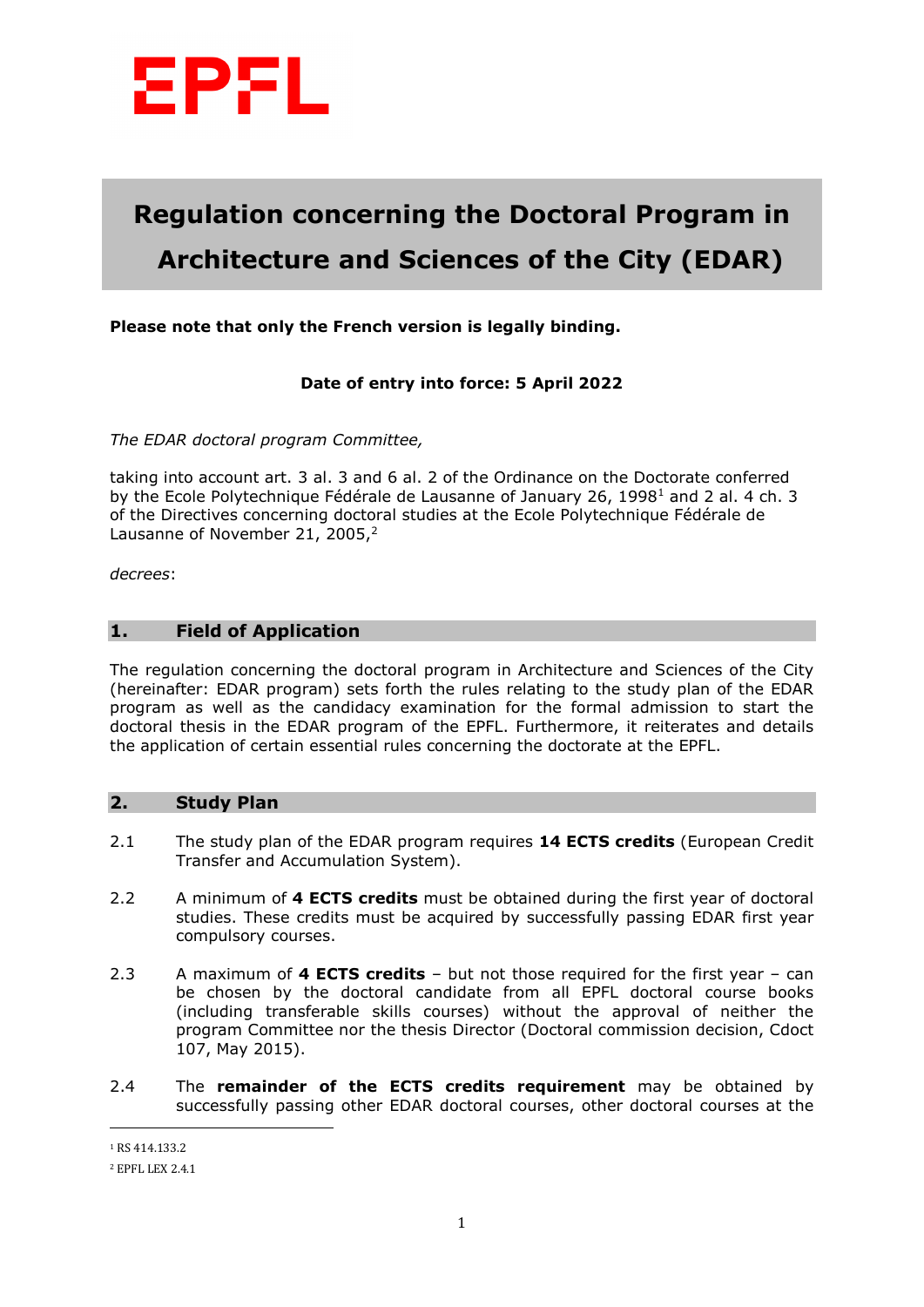EPFL or a Swiss or foreign university, with approval of the EDAR program Director and in accordance with EDAR program's rules in terms of evaluation and calculation of ECTS credits.

2.5 Out of the total of 14 ECTS credits, the credits obtained from Master courses are limited to **4 ECTS credits**. In the case of a Master course that is not already included in the EPFL doctoral programs' offer, the request must be approved by the thesis Director and then by the program Director. The course should enable the doctoral student to obtain skills other than those acquired during his·her university training and necessary for the success of the doctoral research in progress.

# **3. Candidacy Exam**

- 3.1 To be formally admitted to start a doctoral thesis at the EPFL, the doctoral candidate must successfully pass the candidacy exam at the end of the 1st year of doctoral studies (art. 6 and 8 al. 1 let. a of the Ordinance on the Doctorate and art. 8 al. 1 and 2 of the Directives concerning doctoral studies at the EPFL). The candidacy exam consists in an oral presentation of approximately thirty minutes by the candidate about the research proposal. It is followed by questions from the jury. The candidate must demonstrate the originality of the thesis subject, the objectives and methods envisaged, as well as the hypothesis and related scientific arguments, including the general context of the thesis subject, state of the art of research in the area, position of the doctoral candidate's work within the research area, plan and methodology for the research project, as well as the timeframe for its completion. The doctoral program Director may allow videoconference upon request and with the explicit (i.e. in writing) agreement of the doctoral candidate for candidacy exam for one jury member (Doctoral commission decision, Cdoct 115, February 2017).
- 3.2 The jury of the candidacy exam is composed of a President, chosen by the EDAR doctoral program among the list of members authorized to chair a thesis jury, the candidate's thesis Director, a professor, senior research scientist (MER) or other EPFL collaborator authorized to fulfil the function of thesis Director at the EPFL (external to the candidate's laboratory). An EPFL collaborator, holder of a PhD, can, in supplement, be a member of the jury. In the event of a co-directed thesis, the co-Director is a member of the jury but does not chair the jury.
- 3.3 After jury deliberations, the thesis Director verbally informs the candidate of the result of the candidacy exam. Possible jury recommendations are communicated in writing thereafter. The candidate then receives from the EPFL a decision to formally admit or refuse the start of a doctoral thesis at the EPFL (art. 8 al. 2 of the Ordinance on the Doctorate).

# **4. Annual Report**

During the thesis work, the doctoral candidate has the obligation to submit an annual progress report each year, starting one year after the candidacy exam. The candidate submits a summary of the work progress, as well as a point-by-point self-evaluation. In parallel, the thesis Director (and co-Director when applicable) complete an analogous assessment of the work progress. After a joint discussion the report is cosigned by the candidate and the thesis Director (and co-Director when applicable). The candidate then also discusses the progress and wider context with the mentor and they confirm to have met in the annual report, without reporting the content of the discussion which is confidential. Finally, the program Director will add his·her signature to the report. The